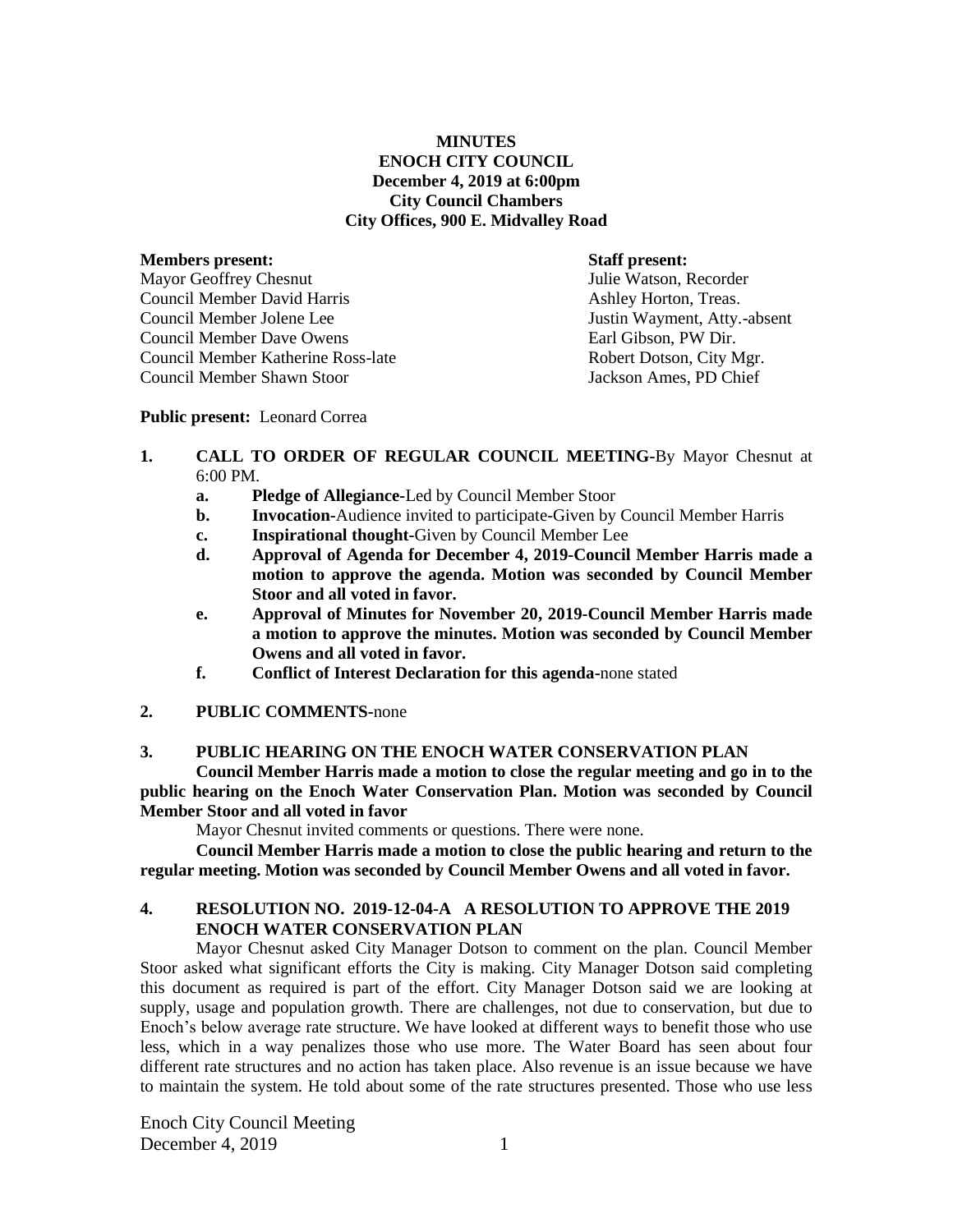pay less and revenue is not drastically affected in some of the plans we have worked up. There was brief discussion of usage in the parks and the hope that the new irrigation system we are going to try at the Rec Complex will save a considerable amount of water. It is an experiment to see how it does with conservation. Council Member Stoor said even cutting usage in half would be great. Mayor Chesnut agreed it would be a huge improvement to save 50%. City Manager Dotson recapped more details in the report. Educating residents is a major issue and we need to work on that. Public education is hard to measure and we have not developed a way to do that or even know if it benefits. Council Member Stoor said showing data from the new irrigation system may incentivize residents when we get the new data.

**Council Member Harris made a motion to approve Resolution No. 2019-12-04-A, a resolution to approve the 2019 Enoch Water Conservation Plan. The motion was seconded by Council Member Lee and a roll call vote was held as follows:**

| <b>Council Member Harris-Yes</b>  | <b>Council Member Stoor-Yes</b> |
|-----------------------------------|---------------------------------|
| <b>Council Member Ross-Absent</b> | <b>Council Member Owens-Yes</b> |
| <b>Council Member Lee-Yes</b>     | <b>Motion passed</b>            |

### **5. PUBLIC HEARING ON THE ONE-YEAR AND TWO TO FIVE-YEAR CAPITAL IMPROVEMENT LISTS**

**Council Member Harris made a motion to close the regular meeting and go to the public hearing on the One-Year and Two to Five-Year Capital Improvement lists. The motion was seconded by Council Member Owens and all voted in favor.**

Mayor Chesnut invited comments. There were none.

**Council Member Harris made a motion to close the public hearing and return to the regular meeting. The motion was seconded by Council Member Stoor and all voted in favor.**

## **6. RESOLUTION NO. 2019-12-04-B A RESOLUTION TO APPROVE THE ONE-YEAR AND TWO TO FIVE-YEAR CAPITAL IMPROVEMENT LISTS**

Mayor Chesnut asked for questions or comments. It was noted nothing has changed on the lists from the last discussion on November 20, 2019.

**Council Member Harris made a motion to approve Resolution No. 2019-12-04-B, a resolution to approve the One-Year and Two to Five-year Capital Improvement lists. The motion was seconded by Council Member Lee and roll call vote was held as follows:**

> **Council Member Ross-Absent Council Member Owens-Yes Council Member Lee-Yes Motion passed**

**Council Member Harris-Yes Council Member Stoor-Yes**

## **7. SET A PUBLIC HEARING FOR DECEMBER 18, 2019 FOR TWO ANNEXATION PETITIONS FOR THE DOTSON AND DEARDEN/CREAMER ANNEXATIONS**

Mayor Chesnut said these annexations were brought before the Council at the last meeting for acceptance of the Certification pf the Petitions by the City Recorder.

**Council Member Harris made motion to set the public hearing for December 18, 2019. The motion was seconded by Council Member Owens and all voted in favor.**

City Manager Dotson explained the concessions in the annexation agreements which are different for each property owner. He added this has not been reviewed by the owners or legal counsel yet. The purpose is for the City is to gain the needed easements on 4200 North to widen the road. In exchange we are making concessions to get the easements. City Manager Dotson brought up the map and explained the easements required, how the road is now and how it will be in the future. 4200 North currently runs from SR-130 to the end of the road as it appears on the map now. City Manager Dotson said he, Earl and Council Member Lee have met with all owners

Enoch City Council Meeting December 4, 2019  $\qquad \qquad$  2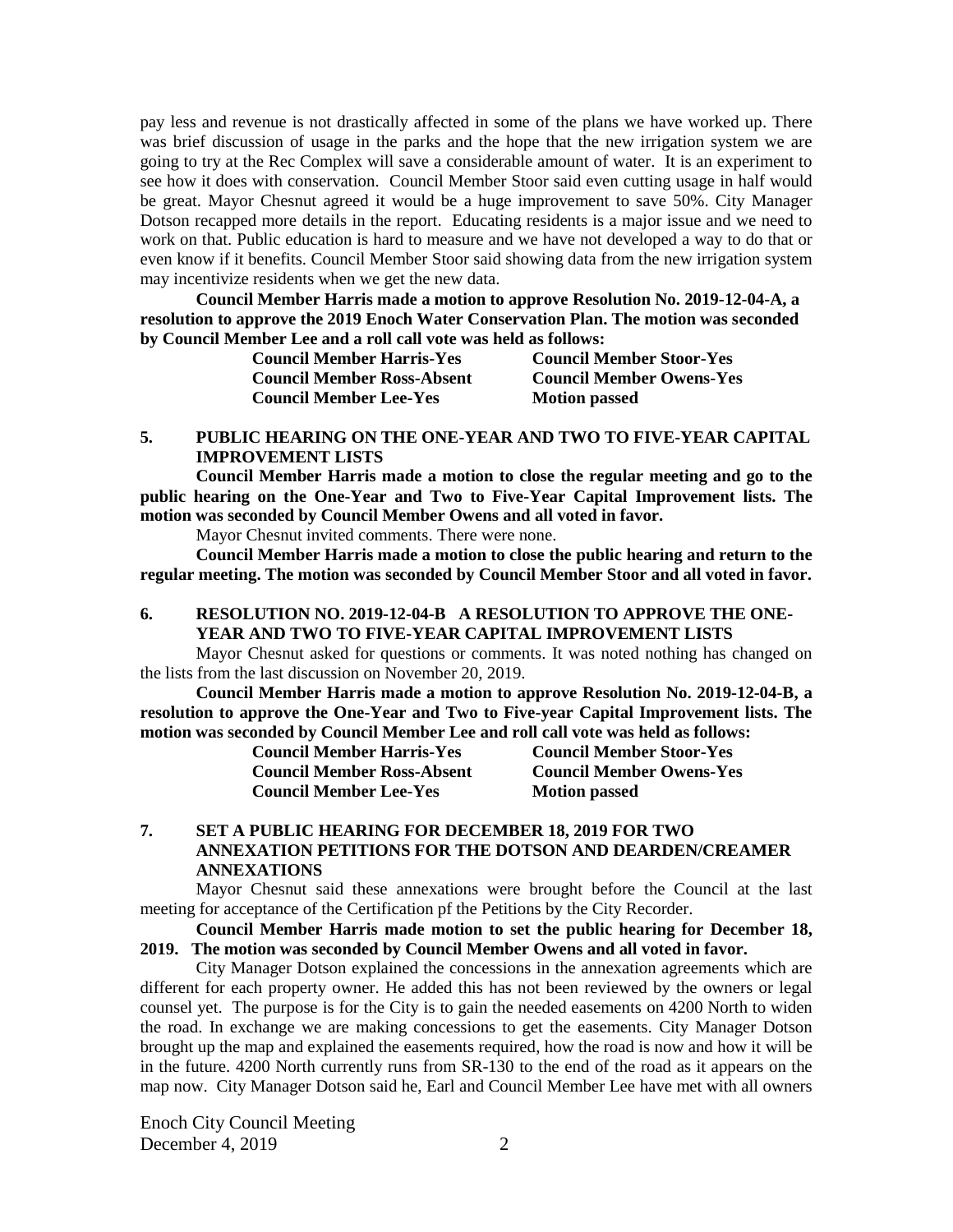to acquire a deed of dedication and public utility easement to make this a 66 foot wide road that will eventually go through to Hwy. 91. He pointed out the three properties annexing into Enoch City. These have come to us as two separate annexations and they have different needs. He explained the Dearden's want to subdivide their property leaving part in the county. We need .09 acres for the road. They want to annex a one acre of a parcel so they can subdivide under Enoch's jurisdiction because Iron County's requirements do not allow for what they want to do with their property. They can subdivide in Enoch but not in the County. He explained the process and that this process was cleared by Reed Erickson, County Planner. Creamer's are already hooked to Enoch water and ran the water line to do that. They gave the water right and paid the impact fees to get the water connection. Creamer's want a 2" water line and to have sewer to their property for the future. They will also be paid \$10,000 as valued from an appraisal. The Dotson's are at the edge of the current asphalt and are annexing the whole property. The Dotson's want the water to the property line and for the City to waive impact fees and waive water and sewer connection fees. No annexation fees were charged to any of the parties or connection fees for water and sewer to the property line. We figured valuations based on appraisals and what we, as a City need for the road and that is in the annexation agreements. The property owners will be required to meet all other City requirements when they develop their land in the future. Roads into their property, when developed, will proceed per City Code and that is in the agreements. They will not have to build curb and gutter. The City will do that at our cost and at our convenience when funds are available. The agreements will come to the next City Council meeting for approval along with the ordinance to approve the annexations. Council Member Lee asked, as we annex property into Enoch, when do we require the water rights. City Manager Dotson said we get the water rights at the time of development. The property owners have all been advised of the "1934 or older" requirement so they know what is required in the future when they develop.

#### **8. COUNCIL/STAFF REPORT**

Earl Gibson said Paul Wright, District Engineer for the State, did an audit of our water system and found no problems. He said it all looks good. The bad news is the BLM well is down again. Power is the problem or the motor has gone bad again so we will pull it to see what is going on. This is the third time it has happened. It costs \$37,000 for a motor. What caused it is the issue of who pays for it. If it is our electrical work then it is on us. If the motor failed it is on the company to replace it. Earl reported they have been working on the pond in Iron Mountain and were facing being shut down again by the weather. They built a dike out in the pond for a manhole for the pump. They got the pump installed and now they can work in there due to being able to dry it out to finish it. They have leveled dirt and we know the pond works because it held 3-4 feet of water in the last storm. They are working on the road right-of-way on Millard Lane after the City acquired the easement from the property owner. They got it cleared of prairie dogs and are getting it blue staked. They will widen the road to normal size and be done in a week or so.

Chief Ames reported they hired a new secretary/administrative assistant. He name is Bailey Breinholt and she started on Monday. They interviewed about 20 people. Bailey is young and motivated. She will be graduating from SUU in criminal justice next week. This Saturday is Shop with a Cop. There are about 100 kids they pair up with to shop at Walmart. He explained how it works. The last "Tip a Cop" restaurant fundraiser is this Friday at 6:00 pm at Lupita's.

City Manager Dotson reported Chief Ames decided not to use the west side of the old shelter for an evidence room. It is about 900 SF. We were contacted by Robert Tryon, part of the new Scout Committee and the scouts may be able to use it. He met with Brady Ramsey who is over setting up the new Scout Charter about using the old shelter and they like the idea. With the City Council's blessing we will see if they want to use it. They will fix it up. Mayor Chesnut suggested we lease it to them for modest sum. City Manager Dotson said since this is the Enoch troop sponsored by the PD and not BSA, maybe a formal lease would not be necessary. This would be a

Enoch City Council Meeting December 4, 2019  $\overline{3}$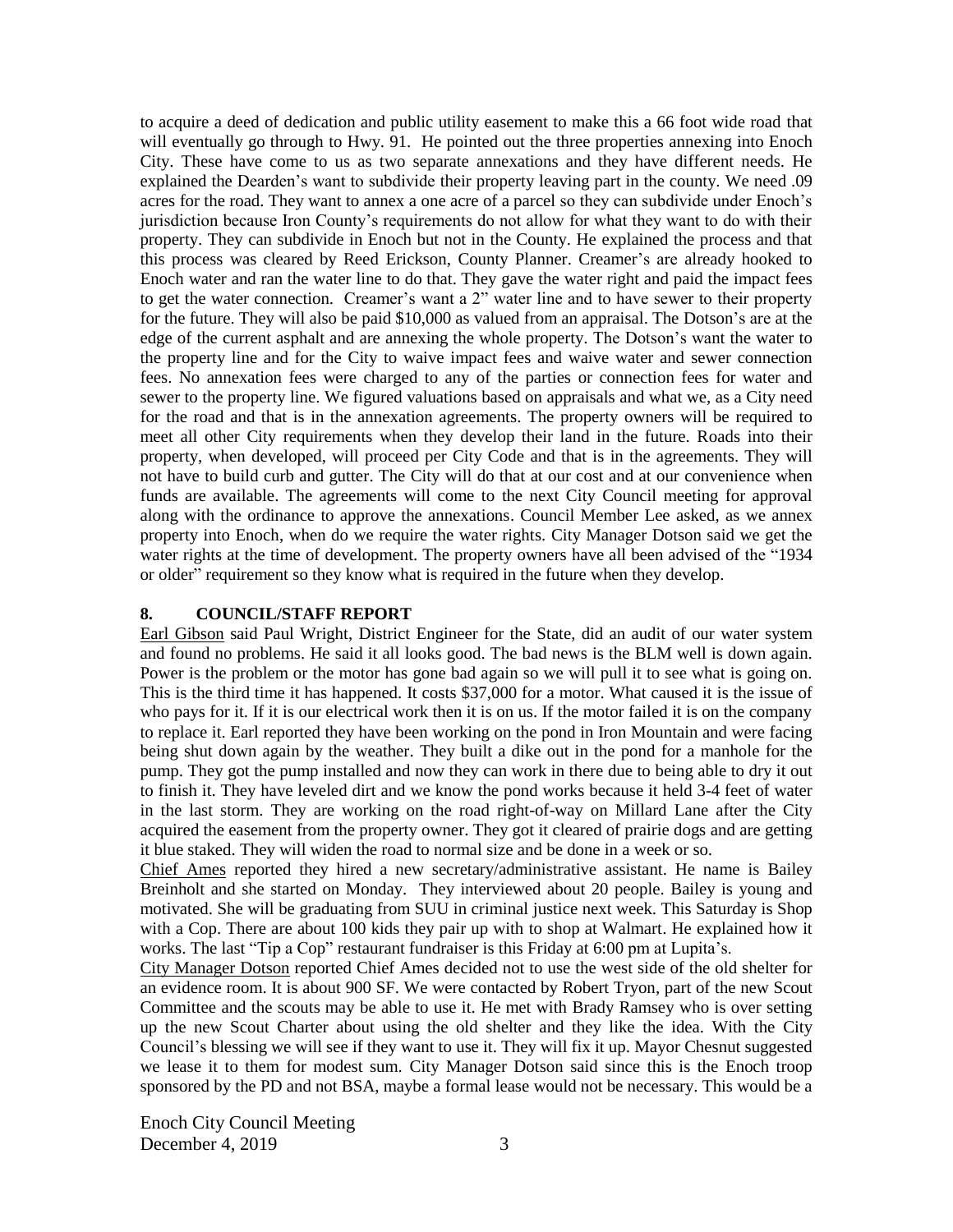meeting place instead of the scouts using the upstairs in the library as they are doing it now. The Enoch PD is the Charter organization. City Manager Dotson asked the City Council if they were good with this arrangement and they were positive. He noted it will be a lot of work to clean it up. Julie Watson said she mailed the Christmas party invitations today and asked the Council Members to call to sign up to bring side dishes.

Council Member Ross reported the Planning Commission talked about dark sky again at their last meeting. Julie noted two public hearings will be held at the next meeting. The Subdivision Ordinance is focused on streetlights and the Zoning Ordinance is regarding other lighting including residential. The Planning Commission will be sending recommendations to the City Council. Council Member Ross said the "Wreaths across America" program is on Saturday, December 14<sup>th</sup> at noon. She asked everyone to please come to support it. Council Member Ross explained the program and how it will go. She said this is done all over the nation and the local DAR Chapter is bringing it here. They gathered all the funds to cover the wreaths and any extra will be saved for next year. She said she has a great committee and Mayor Chesnut thanked Council Member Ross for her hard work on this project. She added Brady Ramsay and the Scouts helped a lot to locate the veteran's graves for the wreath placement.

Council Member Harris said the Water Board meeting will be on the 12<sup>th</sup>. He reported he met with the Iron County Homebuilders Association to talk about dark sky lighting and they sent out an email for feedback. There was only one response and that one was in support of it. They thought it would be good to encourage it but give options for not requiring changing existing lighting.

Council Member Lee reported on 11-25-19 she and City Manager Dotson attended a UDOT meeting concerning the SR-130 widening. It was a geometry review meeting and they learned it is very difficult to build a State road. Things look good and are moving along. In April they hope to have 100% of the approvals done. Sam Grimshaw is the project manager. Lisa Beck, who was hired for public outreach, will be setting up an open house in Enoch in February to start the process of public education about the project. The 4200 North road project is going well. It has been long process but we are getting there. She reported there was a Rural Transportation meeting today and they discussed local entity's projects. City Manager Dotson explained information from these meetings goes to UDOT about what is important to us. Capacity and safety are key items and they moved some things around. Enoch's projects are #1. They come together on transportation because we are all connected. There was a planning grant of one million dollars to do a Master Transportation Plan given to UDOT in the last legislative session. This is a matching grant so we applied and were contacted by the department processing the applications. They asked if we would consider going in with Iron County on the application. Since this is so competitive we agreed to partner on the grant application with the County. We were approved for the grant. We have 50 miles of roads and they have 100's of miles so it worked out for all of us to get things done. Council Member Lee added, what has been enlightening, is how slow these projects move. She has been impressed with the department heads involved in UDOT. There are so many things to get done and it is hard to do and expensive. It pays to be a good partner. They are listening to us now. She said she had a call at 5:40 pm about a property on Magnolia where they have a large animal zoo out front now. She asked Chief Ames to check on this issue. He said they are already talking to the homeowner and found out they are moving in two months to a home on 500 East out where the animals will be more compatible with the surroundings. They will continue to monitor the situation.

Council Member Owens reported the EDC did a wonderful job with the new video. It is being watched. Mayor Chesnut said some of the comments are interesting. It is always the same beef about why does the City want growth. Some residents think now that they are here, that should be enough. Shut the gate. Council Member Owens said this will be his last meeting. He has had health issues that changed things for him. He will be out of town visiting for Christmas for the

Enoch City Council Meeting December 4, 2019  $\overline{4}$